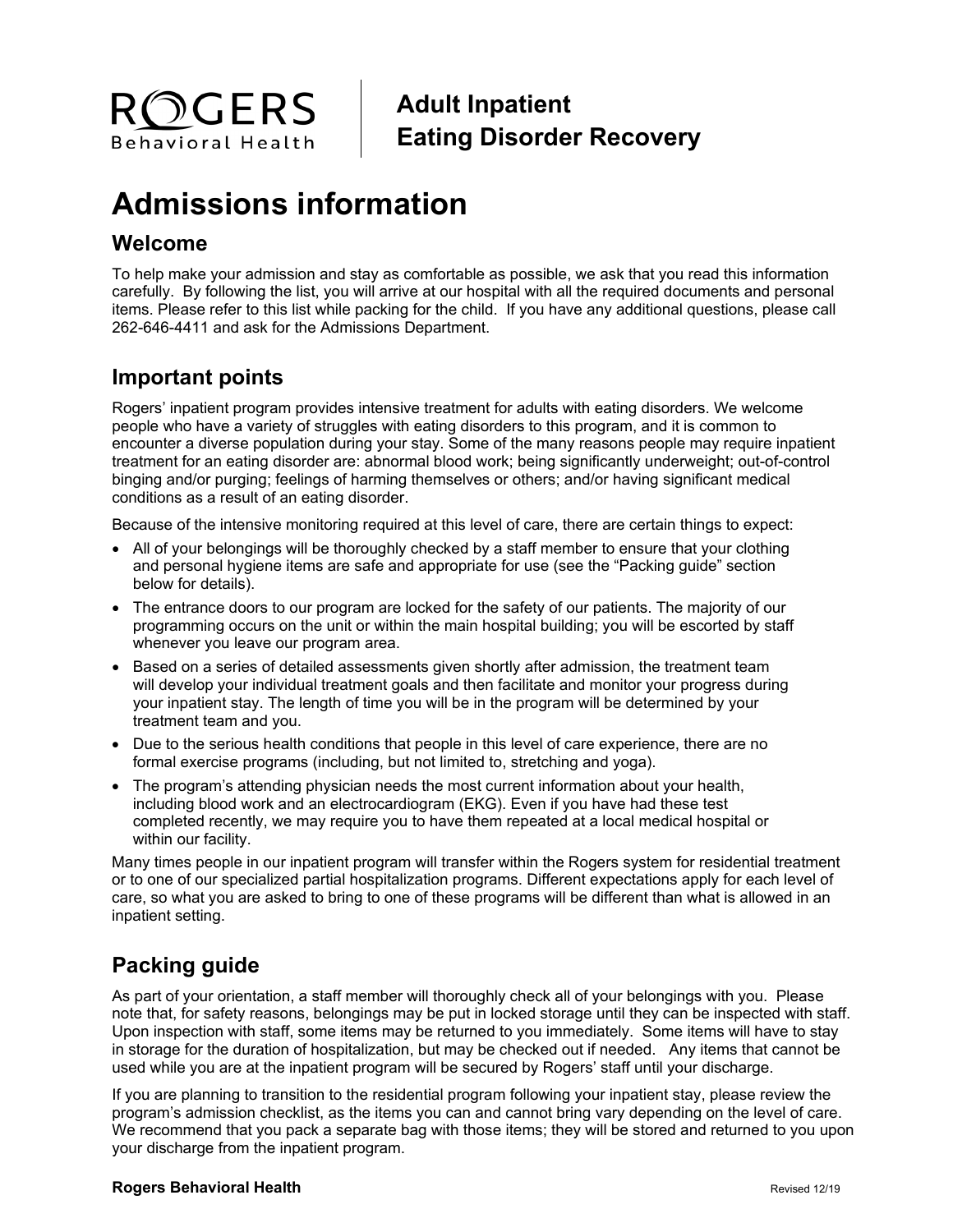#### **Mandatory items:**

| Latest copies of medical records, blood work and electrocardiogram (EKG) as directed by our admissions<br>department. These results must be faxed to 262-646-7877 and reviewed prior to admission.                                                   |                                                                                                                                                                                               |
|------------------------------------------------------------------------------------------------------------------------------------------------------------------------------------------------------------------------------------------------------|-----------------------------------------------------------------------------------------------------------------------------------------------------------------------------------------------|
| Names, addresses, telephone numbers and fax numbers of your current outpatient providers,<br>including your primary care physician, psychiatrist, therapist/counselor and dietitian.                                                                 |                                                                                                                                                                                               |
| Insurance card, prescription card, name and phone number of your pharmacy                                                                                                                                                                            |                                                                                                                                                                                               |
| An accurate list of all current prescription and over-the-counter medications. Please include the<br>following information: medication name, dosage, and how often the medication is taken (for example,<br>Prozac, 20mg, one tablet every morning). |                                                                                                                                                                                               |
| Legal paperwork such as advanced directives, guardianship, probation/parole, custody papers.                                                                                                                                                         |                                                                                                                                                                                               |
| <b>Recommended items:</b>                                                                                                                                                                                                                            |                                                                                                                                                                                               |
| Comfortable clothing appropriate for the season, with the following guidelines in mind:                                                                                                                                                              |                                                                                                                                                                                               |
| $\checkmark$ Clothes and jewelry that refer to<br>alcohol, eating disorder behaviors,<br>drug abuse or promote violent<br>behavior are not allowed.                                                                                                  | $\checkmark$ Please consider bringing comfortable<br>clothing to accommodate weight<br>restoration if that is a treatment objective.<br>$\checkmark$ No clothing with belts or strings (e.g., |
| $\checkmark$ Sexually provocative clothes (bare<br>midriffs, shorts or skirts that are<br>short, baggy or display underwear)<br>are not to be worn.                                                                                                  | hooded sweatshirts or drawstring pants).<br>$\checkmark$ Temperatures in the rooms may vary; for<br>your comfort, please bring clothing for<br>layering.                                      |
| Proper footwear for indoor and outdoor activities (no shoelaces or slip-on cowboy boots permitted).<br>For safety reasons, state health codes require you to wear footwear in public areas of the program.                                           |                                                                                                                                                                                               |
| Sleepwear without a drawstring and robe with no tie (for sleep time only); slippers                                                                                                                                                                  |                                                                                                                                                                                               |
| (no glass containers / no mirrors).                                                                                                                                                                                                                  | Personal hygiene items such as toothpaste, toothbrush, shampoo, conditioner, deodorant, cosmetics                                                                                             |
| We provide linens; please do not bring personal blankets, pillows, or stuffed animals (additional<br>$\Box$<br>blankets are available upon request).                                                                                                 |                                                                                                                                                                                               |
| <b>Optional Items:</b>                                                                                                                                                                                                                               |                                                                                                                                                                                               |
| Stamps, envelopes and stationery                                                                                                                                                                                                                     | Pictures of family and friends (no glass                                                                                                                                                      |
| Books and other reading materials (no                                                                                                                                                                                                                | frames)                                                                                                                                                                                       |
| staples; no exercise, diet / food books or                                                                                                                                                                                                           | Hair dryer/curling iron *                                                                                                                                                                     |

- Electric Razor (no disposable, straight or manual razors) \*
	- \* Electrical items will be checked-in and -out with staff for use

#### **Items Not Allowed:**

magazines)

cords)

*For safety reasons, staff is required to check for these items at admission and periodically during your stay. The following items will not be allowed on the unit.*

#### *►Please leave your jewelry and other valuables at home! ◄*

 $\times$  Items restricted by state law (examples include alcohol, drugs)

 $\Box$  Battery-operated alarm clock / radio (no

- $\times$  Pens or pencils Please do not bring writing utensils as the hospital will provide.
- Laptops, iPods/MP3 players, cell phones or other personal electronics with built-in cameras or recording capabilities
- Candles, incense, essential oils or diffusers
- $\times$  Any food or drink from the outside (including bottled water); candy or gum of any kind
- $\times$  Heating pads or electric blankets
- Cameras / Televisions / Personal DVD players / Stereos / Gaming Equipment
- Glass containers / bottles; glass picture frames; mirrors
- Aerosol cans
- $\times$  Matches / Lighters
- $\times$  Pins, tacks or needles
- $\times$  Belts, clothes with drawstrings, shoes with laces
- X Inappropriate or sexually provocative clothing
- Hoodies/hooded sweatshirts

#### **Rogers Behavioral Health Rogers Behavioral Health Revised 12/19**